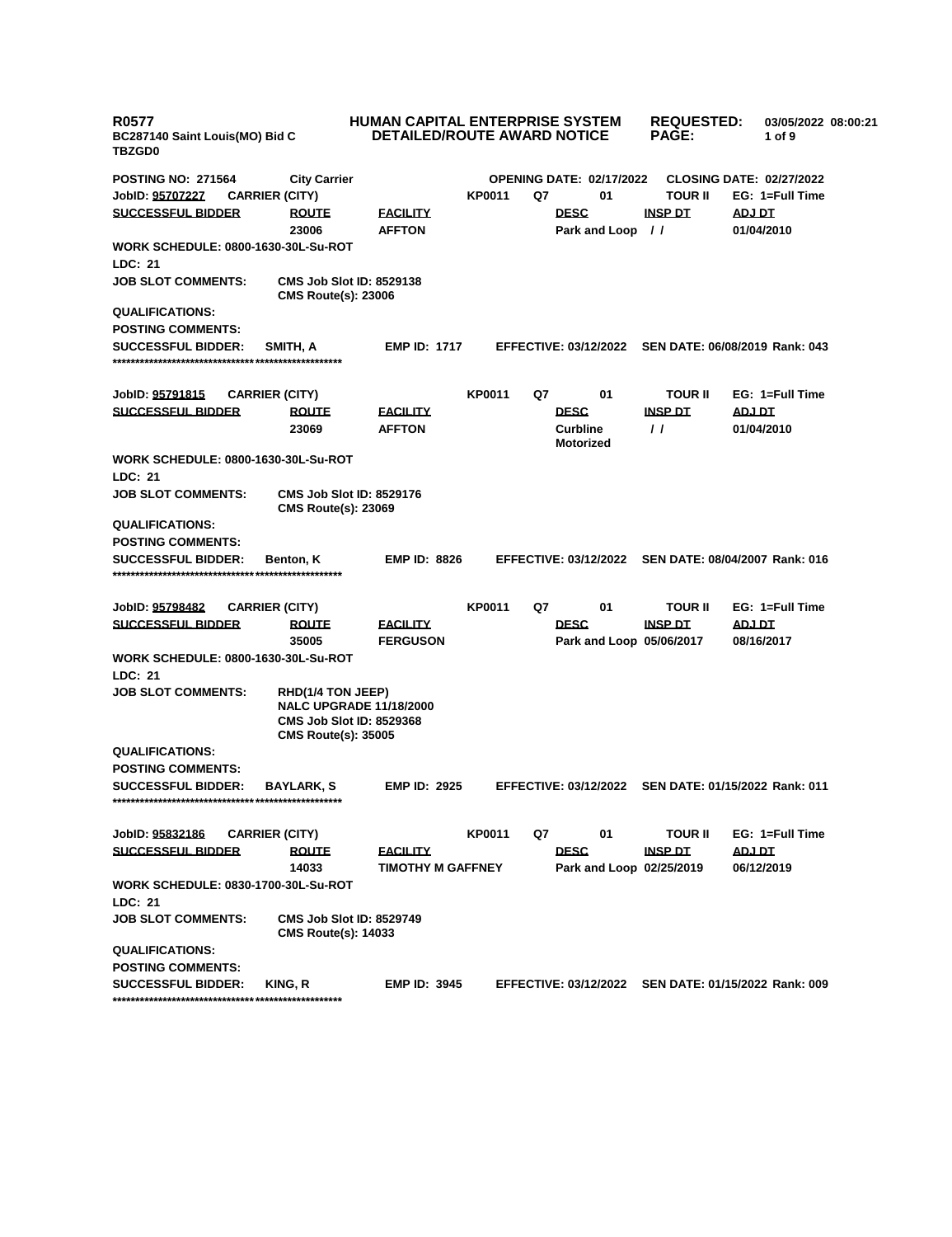| <b>R0577</b><br>BC287140 Saint Louis(MO) Bid C<br><b>TBZGD0</b> |                                                                                | HUMAN CAPITAL ENTERPRISE SYSTEM<br><b>DETAILED/ROUTE AWARD NOTICE</b>                                                       |               |    |                                     | <b>REQUESTED:</b><br><b>PAGE:</b> | 03/05/2022 08:00:21<br>2 of 9  |
|-----------------------------------------------------------------|--------------------------------------------------------------------------------|-----------------------------------------------------------------------------------------------------------------------------|---------------|----|-------------------------------------|-----------------------------------|--------------------------------|
| JobID: <u>72120837</u>                                          | <b>CARRIER (CITY)</b>                                                          |                                                                                                                             | <b>KP0011</b> | Q7 | 01                                  | TOUR II                           | EG: 1=Full Time                |
| <b>SUCCESSFUL BIDDER</b>                                        | <b>ROUTE</b>                                                                   | <b>FACILITY</b>                                                                                                             |               |    | <b>DESC</b>                         | <b>INSP DT</b>                    | ADJ DT                         |
|                                                                 | 16033                                                                          | <b>GRAVOIS</b>                                                                                                              |               |    | Park and Loop //                    |                                   | 02/24/2012                     |
| <b>WORK SCHEDULE: 0700-1530-30L-Su-ROT</b>                      |                                                                                |                                                                                                                             |               |    |                                     |                                   |                                |
| <b>LDC: 67</b>                                                  |                                                                                |                                                                                                                             |               |    |                                     |                                   |                                |
| <b>JOB SLOT COMMENTS:</b>                                       | LLV<br><b>CMS Job Slot ID: 8529701</b><br><b>CMS Route(s): 16033</b>           |                                                                                                                             |               |    |                                     |                                   |                                |
| <b>QUALIFICATIONS:</b>                                          |                                                                                |                                                                                                                             |               |    |                                     |                                   |                                |
| <b>POSTING COMMENTS:</b>                                        |                                                                                |                                                                                                                             |               |    |                                     |                                   |                                |
| <b>SUCCESSFUL BIDDER:</b>                                       | PRICE, S                                                                       | <b>EMP ID: 1073</b>                                                                                                         |               |    | <b>EFFECTIVE: 03/12/2022</b>        |                                   | SEN DATE: 06/09/2018 Rank: 009 |
|                                                                 |                                                                                |                                                                                                                             |               |    |                                     |                                   |                                |
|                                                                 |                                                                                |                                                                                                                             | <b>KP0011</b> | Q7 | 01                                  | TOUR II                           | EG: 1=Full Time                |
| JobID: 95878942<br><b>SUCCESSFUL BIDDER</b>                     | <b>CARRIER (CITY)</b><br><b>ROUTE</b>                                          | <b>FACILITY</b>                                                                                                             |               |    | <b>DESC</b>                         | <b>INSP DT</b>                    | <b>ADJ DT</b>                  |
|                                                                 | 16008                                                                          | <b>GRAVOIS</b>                                                                                                              |               |    | Park and Loop //                    |                                   | 02/24/2012                     |
| <b>WORK SCHEDULE: 0700-1530-30L-Su-ROT</b>                      |                                                                                |                                                                                                                             |               |    |                                     |                                   |                                |
| <b>LDC: 21</b>                                                  |                                                                                |                                                                                                                             |               |    |                                     |                                   |                                |
| <b>JOB SLOT COMMENTS:</b>                                       | <b>CMS Job Slot ID: 8530367</b><br><b>CMS Route(s): 16008</b>                  |                                                                                                                             |               |    |                                     |                                   |                                |
| <b>QUALIFICATIONS:</b>                                          |                                                                                |                                                                                                                             |               |    |                                     |                                   |                                |
| <b>POSTING COMMENTS:</b>                                        |                                                                                |                                                                                                                             |               |    |                                     |                                   |                                |
| <b>SUCCESSFUL BIDDER:</b>                                       | <b>GARCES, A</b>                                                               | <b>EMP ID: 8167</b>                                                                                                         |               |    | <b>EFFECTIVE: 03/12/2022</b>        |                                   | SEN DATE: 08/15/2020 Rank: 005 |
|                                                                 |                                                                                |                                                                                                                             |               |    |                                     |                                   |                                |
| JobID: 95610858                                                 | <b>CARRIER TECHNICIAN</b>                                                      |                                                                                                                             | <b>KP0015</b> | Q7 | 02                                  | <b>TOUR II</b>                    | EG: 1=Full Time                |
| <b>SUCCESSFUL BIDDER</b>                                        | <b>ROUTE</b>                                                                   | <b>FACILITY</b>                                                                                                             |               |    | <b>DESC</b>                         | <b>INSP DT</b>                    | <b>ADJ DT</b>                  |
|                                                                 | 36009                                                                          | <b>JENNINGS</b>                                                                                                             |               |    | <b>Curbline</b><br><b>Motorized</b> | 04/17/2017                        | 09/23/2019                     |
|                                                                 | 36023                                                                          | <b>JENNINGS</b>                                                                                                             |               |    | Park and Loop 04/17/2017            |                                   | 09/23/2019                     |
|                                                                 | 36089                                                                          | <b>JENNINGS</b>                                                                                                             |               |    | <b>Curbline</b><br><b>Motorized</b> | 04/24/2017                        | 09/23/2019                     |
|                                                                 | 36090                                                                          | <b>JENNINGS</b>                                                                                                             |               |    | Park and Loop 04/24/2017            |                                   | 09/23/2019                     |
|                                                                 | 36091                                                                          | <b>JENNINGS</b>                                                                                                             |               |    | Park and Loop 04/24/2017            |                                   | 09/23/2019                     |
| <b>WORK SCHEDULE: 0800-1630-30L-Su-ROT</b>                      |                                                                                |                                                                                                                             |               |    |                                     |                                   |                                |
| LDC: 21                                                         |                                                                                |                                                                                                                             |               |    |                                     |                                   |                                |
| <b>JOB SLOT COMMENTS:</b>                                       | (36701) U-85 LLV<br>5:00 AM, 36091: 8:00 AM<br><b>CMS Job Slot ID: 1484952</b> | ROUTE START TIMES: 36009: 9:00AM, 36023: 9:00 AM, 36089: 8:00 AM, 36090;<br>CMS Route(s): 36091, 36090, 36089, 36023, 36009 |               |    |                                     |                                   |                                |
| <b>QUALIFICATIONS:</b>                                          |                                                                                |                                                                                                                             |               |    |                                     |                                   |                                |
| <b>POSTING COMMENTS:</b>                                        |                                                                                |                                                                                                                             |               |    |                                     |                                   |                                |
| <b>SUCCESSFUL BIDDER:</b>                                       | EVANS, A                                                                       | <b>EMP ID: 5393</b>                                                                                                         |               |    | <b>EFFECTIVE: 03/12/2022</b>        |                                   | SEN DATE: 10/12/2019 Rank: 006 |
|                                                                 |                                                                                |                                                                                                                             |               |    |                                     |                                   |                                |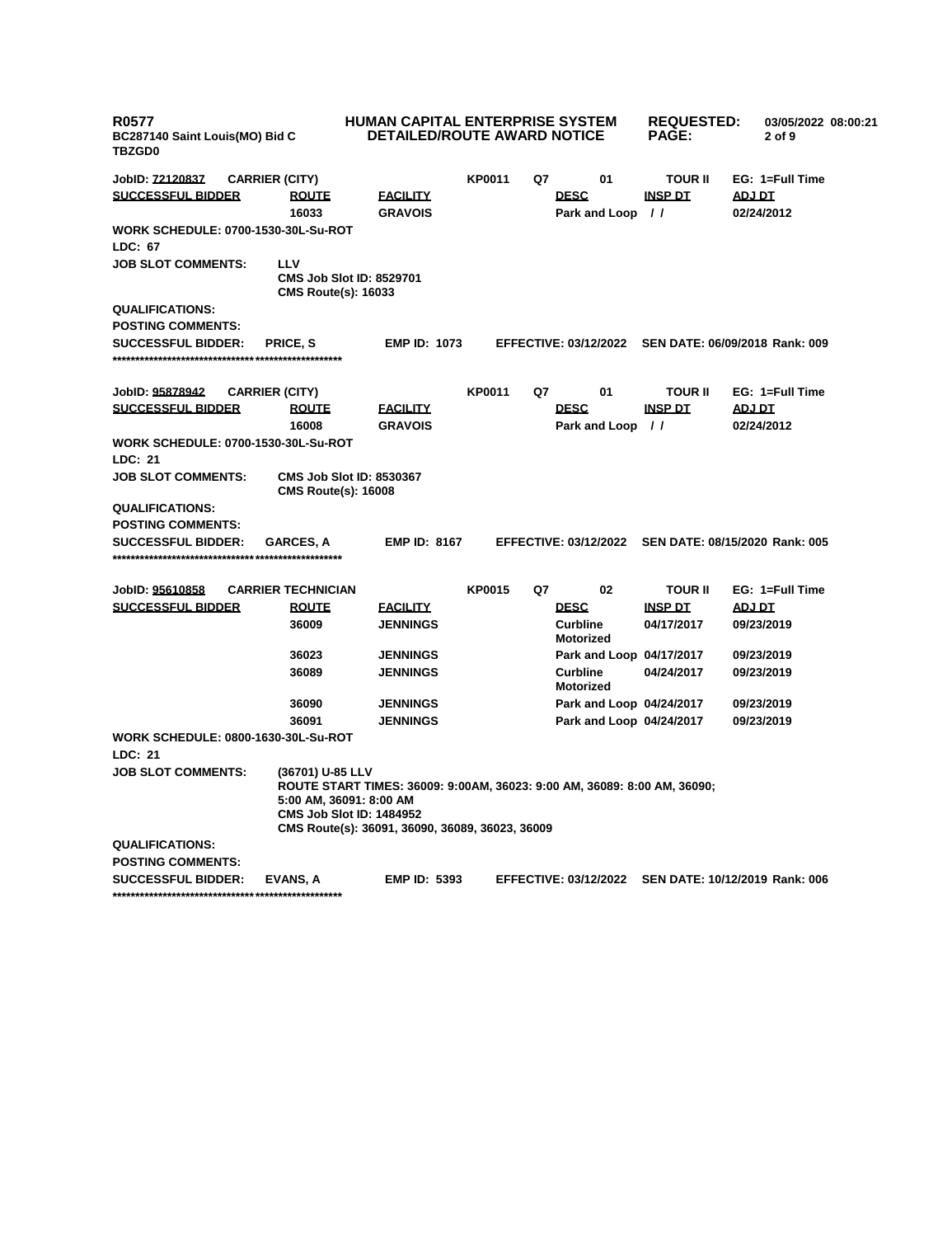**R0577 BC287140 Saint Louis(MO) Bid C TBZGD0**

## **HUMAN CAPITAL ENTERPRISE SYSTEM DETAILED/ROUTE AWARD NOTICE REQUESTED: 03/05/2022 08:00:21 PAGE: 3 of 9**

| JobID: 95613108                                          | <b>CARRIER TECHNICIAN</b>                                                          |                         | <b>KP0015</b>     | Q7 | 02                                  | TOUR II          | EG: 1=Full Time                |
|----------------------------------------------------------|------------------------------------------------------------------------------------|-------------------------|-------------------|----|-------------------------------------|------------------|--------------------------------|
| NO SUCCESSFUL BIDDER                                     | <b>ROUTE</b>                                                                       | <b>FACILITY</b>         |                   |    | <b>DESC</b>                         | <b>INSP DT</b>   | <b>ADJ DT</b>                  |
|                                                          | 36012                                                                              | <b>JENNINGS</b>         |                   |    | Park and Loop 04/17/2017            |                  | 09/23/2019                     |
|                                                          | 36096                                                                              | <b>JENNINGS</b>         |                   |    | Park and Loop 04/24/2017            |                  | 09/23/2019                     |
|                                                          | 36048                                                                              | <b>JENNINGS</b>         |                   |    | Park and Loop 04/17/2017            |                  | 09/23/2019                     |
|                                                          | 36016                                                                              | <b>JENNINGS</b>         |                   |    | Park and Loop 04/17/2017            |                  | 09/23/2019                     |
|                                                          | 36024                                                                              | <b>JENNINGS</b>         |                   |    | Park and Loop 04/24/2017            |                  | 09/23/2019                     |
| <b>WORK SCHEDULE: 0800-1630-30L-Su-ROT</b>               |                                                                                    |                         |                   |    |                                     |                  |                                |
| <b>LDC: 21</b>                                           |                                                                                    |                         |                   |    |                                     |                  |                                |
| <b>JOB SLOT COMMENTS:</b>                                | T-250(36712) 36012, 36024, 36096, 36048, 36016\                                    |                         |                   |    |                                     |                  |                                |
| <b>QUALIFICATIONS:</b>                                   |                                                                                    |                         |                   |    |                                     |                  |                                |
| <b>POSTING COMMENTS:</b>                                 |                                                                                    |                         |                   |    |                                     |                  |                                |
| <b>NO SUCCESSFUL BIDDER:</b>                             |                                                                                    | <b>EMP ID: 0000</b>     | <b>EFFECTIVE:</b> |    |                                     | <b>SEN DATE:</b> | <b>Rank: 000</b>               |
|                                                          |                                                                                    |                         |                   |    |                                     |                  |                                |
| JobID: 95872904                                          | <b>CARRIER TECHNICIAN</b>                                                          |                         | <b>KP0015</b>     | Q7 | 02                                  | TOUR II          | EG: 1=Full Time                |
| <b>SUCCESSFUL BIDDER</b>                                 | <b>ROUTE</b>                                                                       | <b>FACILITY</b>         |                   |    | <b>DESC</b>                         | <b>INSP DT</b>   | ADJ DT                         |
|                                                          | 36040                                                                              | <b>JENNINGS</b>         |                   |    | <b>Curbline</b>                     | 04/17/2017       | 09/23/2019                     |
|                                                          |                                                                                    |                         |                   |    | <b>Motorized</b>                    |                  |                                |
|                                                          | 36047                                                                              | <b>JENNINGS</b>         |                   |    | <b>Curbline</b>                     | 04/17/2017       | 09/23/2019                     |
|                                                          |                                                                                    |                         |                   |    | <b>Motorized</b>                    |                  |                                |
|                                                          | 36062                                                                              | <b>JENNINGS</b>         |                   |    | Park and Loop 04/24/2017            |                  | 09/23/2019                     |
|                                                          | 36092                                                                              | <b>JENNINGS</b>         |                   |    | <b>Curbline</b><br><b>Motorized</b> | 04/24/2017       | 09/23/2019                     |
|                                                          | 36094                                                                              | <b>JENNINGS</b>         |                   |    | Park and Loop 04/24/2017            |                  | 09/23/2019                     |
| <b>WORK SCHEDULE: 0800-1630-30L-Su-ROT</b>               |                                                                                    |                         |                   |    |                                     |                  |                                |
| <b>LDC: 21</b>                                           |                                                                                    |                         |                   |    |                                     |                  |                                |
| <b>JOB SLOT COMMENTS:</b>                                | (36702)                                                                            |                         |                   |    |                                     |                  |                                |
|                                                          | <b>CMS Job Slot ID: 8530016</b><br>CMS Route(s): 36094, 36092, 36062, 36047, 36040 |                         |                   |    |                                     |                  |                                |
| <b>QUALIFICATIONS:</b>                                   |                                                                                    |                         |                   |    |                                     |                  |                                |
| <b>POSTING COMMENTS:</b>                                 |                                                                                    |                         |                   |    |                                     |                  |                                |
| <b>SUCCESSFUL BIDDER:</b>                                | <b>MONTGOMERY. K</b>                                                               | <b>EMP ID: 1595</b>     |                   |    | <b>EFFECTIVE: 03/12/2022</b>        |                  | SEN DATE: 11/25/2017 Rank: 002 |
|                                                          |                                                                                    |                         |                   |    |                                     |                  |                                |
|                                                          |                                                                                    |                         |                   |    |                                     |                  |                                |
| JobID: <u>72880727</u><br><b>CARRIER (CITY)</b>          |                                                                                    |                         | <b>KP0011</b>     | Q7 | 01                                  | <b>TOUR II</b>   | EG: 1=Full Time                |
| NO SUCCESSFUL BIDDER                                     | <b>ROUTE</b>                                                                       | <b>FACILITY</b>         |                   |    | <b>DESC</b>                         | <b>INSP DT</b>   | ADJ DT                         |
|                                                          | 19094                                                                              | <b>MACKENZIE POINTE</b> |                   |    | Other                               | $\prime$         | 11/16/2021                     |
| <b>WORK SCHEDULE: 0800-1630-30L-Su-ROT</b>               |                                                                                    |                         |                   |    |                                     |                  |                                |
| LDC: 21                                                  |                                                                                    |                         |                   |    |                                     |                  |                                |
| <b>JOB SLOT COMMENTS:</b>                                | Aux Route made into full route due to inspection of station completed 11/5/21      |                         |                   |    |                                     |                  |                                |
| <b>QUALIFICATIONS:</b>                                   |                                                                                    |                         |                   |    |                                     |                  |                                |
| <b>POSTING COMMENTS:</b><br><b>NO SUCCESSFUL BIDDER:</b> |                                                                                    | <b>EMP ID: 0000</b>     | <b>EFFECTIVE:</b> |    |                                     | <b>SEN DATE:</b> | <b>Rank: 000</b>               |
|                                                          |                                                                                    |                         |                   |    |                                     |                  |                                |
|                                                          |                                                                                    |                         |                   |    |                                     |                  |                                |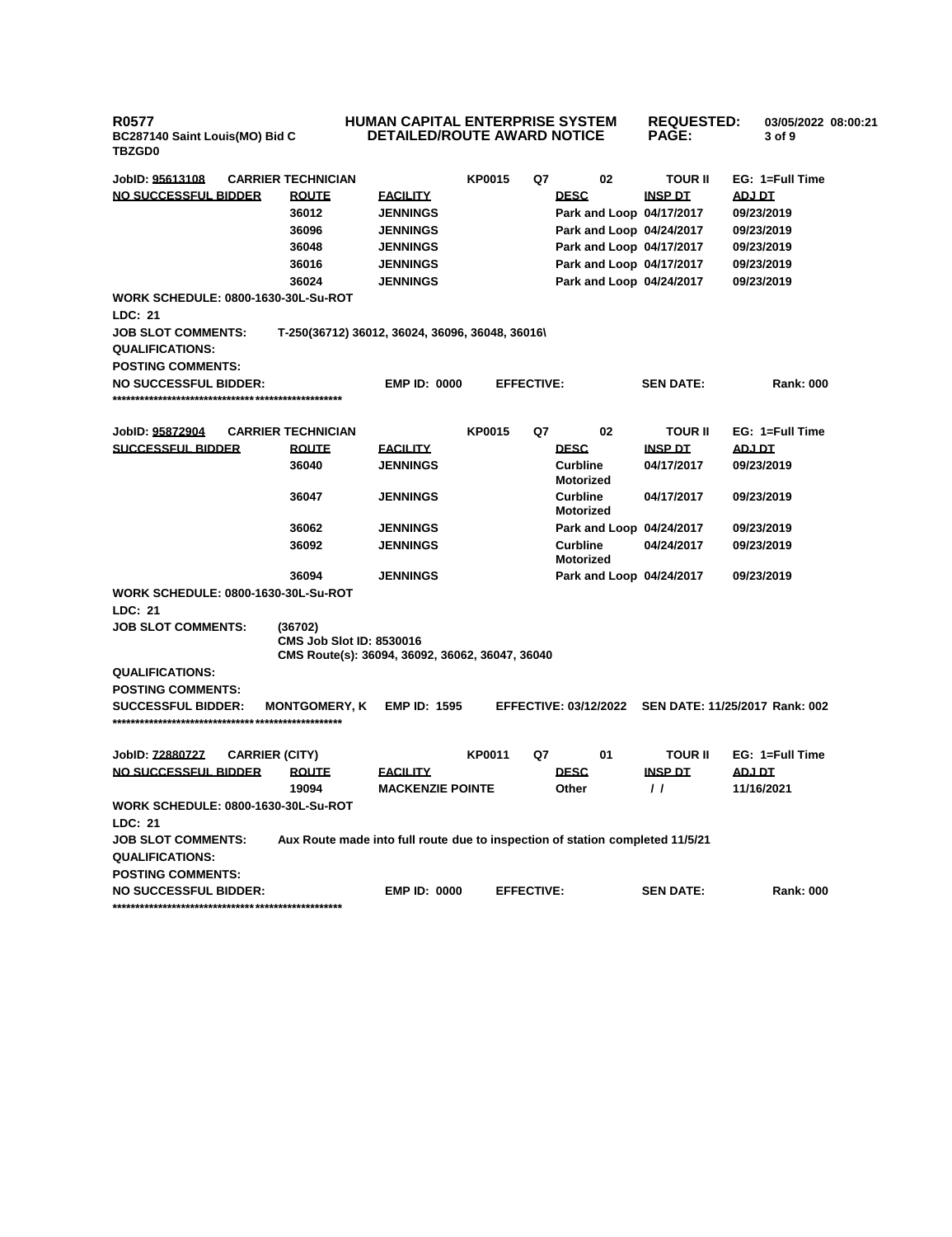| <b>R0577</b><br>BC287140 Saint Louis(MO) Bid C<br><b>TBZGD0</b>                | <b>HUMAN CAPITAL ENTERPRISE SYSTEM</b><br><b>DETAILED/ROUTE AWARD NOTICE</b> |               |                                                      | <b>REQUESTED:</b><br><b>PAGE:</b> | 03/05/2022 08:00:21<br>4 of 9  |
|--------------------------------------------------------------------------------|------------------------------------------------------------------------------|---------------|------------------------------------------------------|-----------------------------------|--------------------------------|
| JobID: 95561987<br><b>CARRIER (CITY)</b>                                       |                                                                              | <b>KP0011</b> | Q7<br>01                                             | <b>TOUR II</b>                    | EG: 1=Full Time                |
| <b>NO SUCCESSFUL BIDDER</b><br><b>ROUTE</b><br>19079                           | <b>FACILITY</b><br><b>MACKENZIE POINTE</b>                                   |               | <b>DESC</b><br>Park and Loop 04/16/2012              | <b>INSP DT</b>                    | ADJ DT<br>07/19/2012           |
| <b>WORK SCHEDULE: 0800-1630-30L-Su-ROT</b><br>LDC: 21                          |                                                                              |               |                                                      |                                   |                                |
| <b>JOB SLOT COMMENTS:</b><br><b>CMS Route(s): 19079</b>                        | <b>CMS Job Slot ID: 8529891</b>                                              |               |                                                      |                                   |                                |
| <b>QUALIFICATIONS:</b>                                                         |                                                                              |               |                                                      |                                   |                                |
| <b>POSTING COMMENTS:</b>                                                       |                                                                              |               |                                                      |                                   |                                |
| <b>NO SUCCESSFUL BIDDER:</b>                                                   | <b>EMP ID: 0000</b>                                                          |               | <b>EFFECTIVE:</b>                                    | <b>SEN DATE:</b>                  | <b>Rank: 000</b>               |
|                                                                                |                                                                              |               |                                                      |                                   |                                |
|                                                                                |                                                                              |               |                                                      |                                   |                                |
| JobID: 95698935<br><b>CARRIER (CITY)</b>                                       |                                                                              | <b>KP0011</b> | 01<br>Q7                                             |                                   | EG: 1=Full Time                |
| <b>SUCCESSFUL BIDDER</b><br><b>ROUTE</b><br>19085                              | <u>FACILITY</u>                                                              |               | <b>DESC</b>                                          | <b>INSP DT</b>                    | <b>ADJ DT</b>                  |
| <b>WORK SCHEDULE: 0800-1630-30L-Su-ROT</b>                                     | <b>MACKENZIE POINTE</b>                                                      |               | Park and Loop 04/09/2012                             |                                   | 07/19/2012                     |
| LDC: 21                                                                        |                                                                              |               |                                                      |                                   |                                |
| <b>JOB SLOT COMMENTS:</b><br><b>LONG LIFE VEH</b>                              | <b>NALC UPGRADE 11/18/2000</b><br><b>CMS Job Slot ID: 1485472</b>            |               |                                                      |                                   |                                |
| <b>CMS Route(s): 19085</b><br><b>QUALIFICATIONS:</b>                           |                                                                              |               |                                                      |                                   |                                |
| <b>POSTING COMMENTS:</b><br><b>SUCCESSFUL BIDDER:</b><br><b>WIBBENMEYER, C</b> | <b>EMP ID: 6450</b>                                                          |               | EFFECTIVE: 03/12/2022 SEN DATE: 05/08/2021 Rank: 011 |                                   |                                |
|                                                                                |                                                                              |               |                                                      |                                   |                                |
| JobID: 95877609<br><b>CARRIER (CITY)</b>                                       |                                                                              | <b>KP0011</b> | 01<br>Q7                                             | <b>TOUR II</b>                    | EG: 1=Full Time                |
| <b>SUCCESSFUL BIDDER</b><br><b>ROUTE</b><br>19003                              | <u>FACILITY</u><br><b>MACKENZIE POINTE</b>                                   |               | <b>DESC</b><br>Park and Loop 04/02/2012              | <b>INSP DT</b>                    | <b>ADJ DT</b><br>07/19/2012    |
| <b>WORK SCHEDULE: 0800-1630-30L-Su-ROT</b><br><b>LDC: 21</b>                   |                                                                              |               |                                                      |                                   |                                |
| <b>JOB SLOT COMMENTS:</b><br><b>CMS Route(s): 19003</b>                        | <b>REPLACES JOB 1475115</b><br><b>CMS Job Slot ID: 8529863</b>               |               |                                                      |                                   |                                |
| <b>QUALIFICATIONS:</b>                                                         |                                                                              |               |                                                      |                                   |                                |
| <b>POSTING COMMENTS:</b>                                                       |                                                                              |               |                                                      |                                   |                                |
| <b>COLLINS, L</b><br><b>SUCCESSFUL BIDDER:</b>                                 | <b>EMP ID: 6456</b>                                                          |               | <b>EFFECTIVE: 03/12/2022</b>                         |                                   | SEN DATE: 05/22/2021 Rank: 005 |
|                                                                                |                                                                              |               |                                                      |                                   |                                |
|                                                                                |                                                                              |               |                                                      |                                   |                                |
| JobID: 95659696<br><b>CARRIER (CITY)</b>                                       |                                                                              | <b>KP0011</b> | 01<br>Q7                                             | <b>TOUR II</b>                    | EG: 1=Full Time                |
| <b>SUCCESSFUL BIDDER</b><br><b>ROUTE</b>                                       | <b>FACILITY</b>                                                              |               | <b>DESC</b>                                          | <b>INSP DT</b>                    | ADJ DT                         |
| 43015                                                                          | <b>MAPLEWOOD</b>                                                             |               | Park and Loop 09/23/2006                             |                                   | 01/21/2010                     |
| <b>WORK SCHEDULE: 0730-1600-30L-Su-ROT</b>                                     |                                                                              |               |                                                      |                                   |                                |
| LDC: 21<br><b>JOB SLOT COMMENTS:</b><br><b>CMS Route(s): 43015</b>             | <b>CMS Job Slot ID: 8529348</b>                                              |               |                                                      |                                   |                                |
| <b>QUALIFICATIONS:</b>                                                         | <b>VALID STATE DRIVER'S LICENSE</b>                                          |               |                                                      |                                   |                                |
| <b>POSTING COMMENTS:</b>                                                       |                                                                              |               |                                                      |                                   |                                |
| <b>SUCCESSFUL BIDDER:</b><br><b>SHINELL, T</b>                                 | <b>EMP ID: 7083</b>                                                          |               | <b>EFFECTIVE: 03/12/2022</b>                         |                                   | SEN DATE: 08/14/2021 Rank: 007 |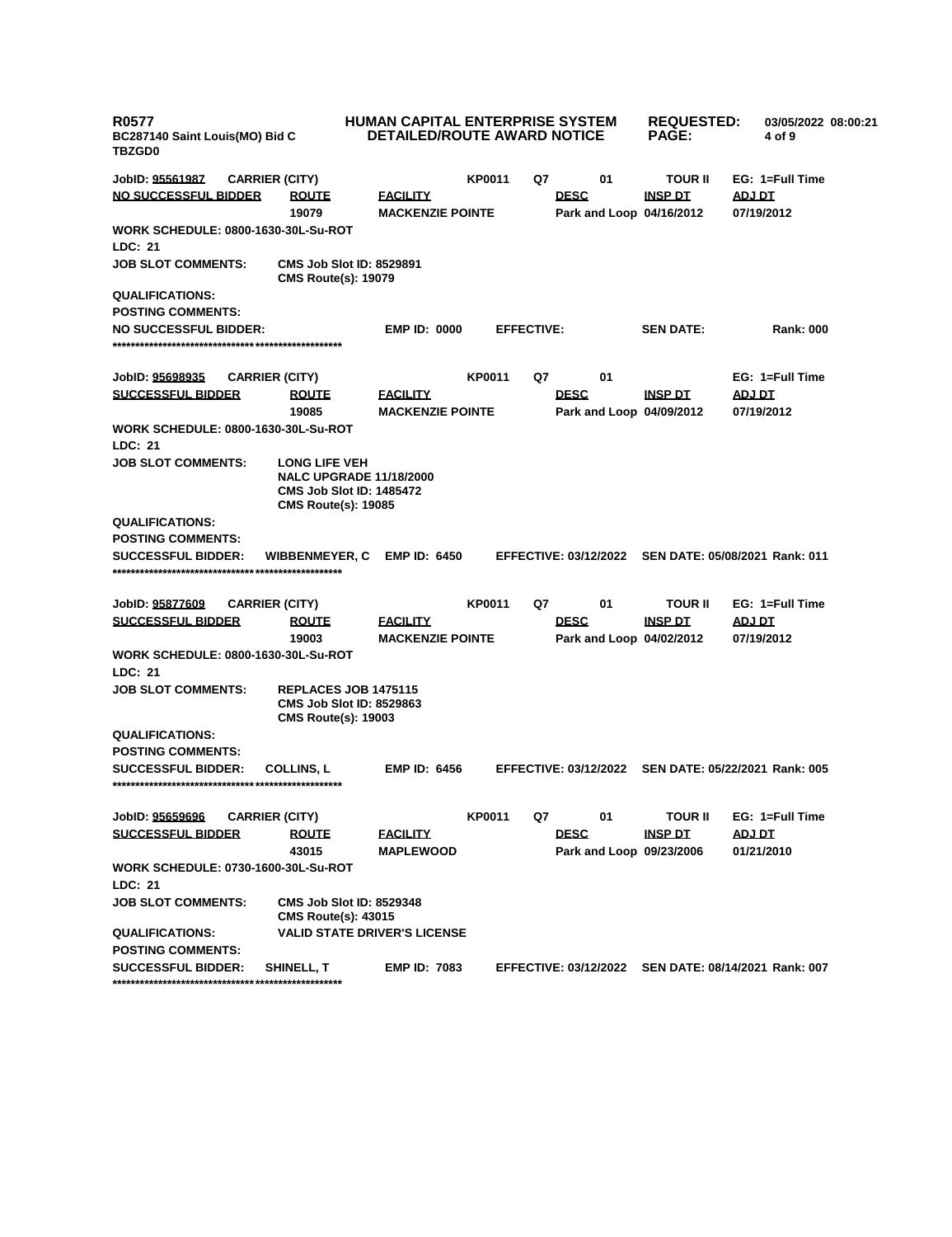| <b>R0577</b><br>BC287140 Saint Louis(MO) Bid C<br><b>TBZGD0</b> |                                                                                                                                                                        | <b>HUMAN CAPITAL ENTERPRISE SYSTEM</b><br><b>DETAILED/ROUTE AWARD NOTICE</b> |               |                   |                                         | <b>REQUESTED:</b><br><b>PAGE:</b> | 03/05/2022 08:00:21<br>5 of 9                        |
|-----------------------------------------------------------------|------------------------------------------------------------------------------------------------------------------------------------------------------------------------|------------------------------------------------------------------------------|---------------|-------------------|-----------------------------------------|-----------------------------------|------------------------------------------------------|
| JobID: <u>71523620</u>                                          | <b>CARRIER (CITY)</b>                                                                                                                                                  |                                                                              | <b>KP0011</b> | Q7                | 01                                      | <b>TOUR II</b>                    | EG: 1=Full Time                                      |
| <u>NO SUCCESSFUL BIDDER</u>                                     | <b>ROUTE</b>                                                                                                                                                           | <b>FACILITY</b><br><b>MARYVILLE GARDENS</b>                                  |               |                   | <b>DESC</b>                             | <b>INSP DT</b>                    | <b>ADJ DT</b>                                        |
| WORK SCHEDULE: 0900-1730-30L-Su-ROT                             |                                                                                                                                                                        |                                                                              |               |                   |                                         |                                   |                                                      |
| LDC: 21                                                         |                                                                                                                                                                        |                                                                              |               |                   |                                         |                                   |                                                      |
| <b>JOB SLOT COMMENTS:</b>                                       | RESERVE ROUTE R-18790 As Per Addendum Pre Arb Settlement 8/18/2005                                                                                                     |                                                                              |               |                   |                                         |                                   |                                                      |
| <b>QUALIFICATIONS:</b>                                          |                                                                                                                                                                        |                                                                              |               |                   |                                         |                                   |                                                      |
| <b>POSTING COMMENTS:</b>                                        |                                                                                                                                                                        |                                                                              |               |                   |                                         |                                   |                                                      |
| <b>NO SUCCESSFUL BIDDER:</b>                                    |                                                                                                                                                                        | <b>EMP ID: 0000</b>                                                          |               | <b>EFFECTIVE:</b> |                                         | <b>SEN DATE:</b>                  | <b>Rank: 000</b>                                     |
| JobID: 95859792                                                 | <b>CARRIER (CITY)</b>                                                                                                                                                  |                                                                              | KP0011        | Q7                | 01                                      | <b>TOUR II</b>                    | EG: 1=Full Time                                      |
| <b>SUCCESSFUL BIDDER</b>                                        | <b>ROUTE</b>                                                                                                                                                           | <b>FACILITY</b>                                                              |               |                   | <b>DESC</b>                             | <b>INSP DT</b>                    | <b>ADJ DT</b>                                        |
|                                                                 | 18015                                                                                                                                                                  | <b>MARYVILLE GARDENS</b>                                                     |               |                   | Park and Loop                           | $\prime$                          | 02/25/2010                                           |
| <b>WORK SCHEDULE: 0730-1600-30L-Su-ROT</b>                      |                                                                                                                                                                        |                                                                              |               |                   |                                         |                                   |                                                      |
| <b>LDC: 21</b>                                                  |                                                                                                                                                                        |                                                                              |               |                   |                                         |                                   |                                                      |
| <b>JOB SLOT COMMENTS:</b>                                       | LLV<br><b>NALC UPGRADE 11-18-2000.</b><br><b>CMS Job Slot ID: 8555009</b><br><b>CMS Route(s): 18015</b>                                                                |                                                                              |               |                   |                                         |                                   |                                                      |
| <b>QUALIFICATIONS:</b>                                          |                                                                                                                                                                        |                                                                              |               |                   |                                         |                                   |                                                      |
| <b>POSTING COMMENTS:</b>                                        |                                                                                                                                                                        |                                                                              |               |                   |                                         |                                   |                                                      |
| <b>SUCCESSFUL BIDDER:</b>                                       | <b>HARRIS T</b>                                                                                                                                                        | <b>EMP ID: 9781</b>                                                          |               |                   | <b>EFFECTIVE: 03/12/2022</b>            |                                   | SEN DATE: 03/04/2017 Rank: 013                       |
| JobID: 95822583                                                 | <b>CARRIER (CITY)</b>                                                                                                                                                  |                                                                              | KP0011        | Q7                | 01                                      | <b>TOUR II</b>                    | EG: 1=Full Time                                      |
| <u>NO SUCCESSFUL BIDDER</u>                                     | <b>ROUTE</b><br>34005                                                                                                                                                  | <b>FACILITY</b>                                                              |               |                   | <b>DESC</b><br>Park and Loop            | <b>INSP DT</b><br>$\frac{1}{2}$   | <b>ADJ DT</b><br>08/07/2009                          |
| <b>WORK SCHEDULE: 0800-1630-30L-Su-ROT</b>                      |                                                                                                                                                                        |                                                                              |               |                   |                                         |                                   |                                                      |
| <b>LDC: 21</b>                                                  |                                                                                                                                                                        |                                                                              |               |                   |                                         |                                   |                                                      |
| <b>JOB SLOT COMMENTS:</b>                                       | <b>CMS Job Slot ID: 8529543</b><br><b>CMS Route(s): 34005</b><br>THIS POSITION REPORTS TO THE NORMANDY/VITO REID CARRIER DELIVERY UNIT                                 |                                                                              |               |                   |                                         |                                   |                                                      |
| <b>QUALIFICATIONS:</b>                                          |                                                                                                                                                                        |                                                                              |               |                   |                                         |                                   |                                                      |
| <b>POSTING COMMENTS:</b>                                        |                                                                                                                                                                        |                                                                              |               |                   |                                         |                                   |                                                      |
| <b>NO SUCCESSFUL BIDDER:</b>                                    |                                                                                                                                                                        | <b>EMP ID: 0000</b>                                                          |               | <b>EFFECTIVE:</b> |                                         | <b>SEN DATE:</b>                  | <b>Rank: 000</b>                                     |
| JobID: 95683773                                                 | <b>CARRIER (CITY)</b>                                                                                                                                                  |                                                                              | KP0011        | Q7                | 01                                      | <b>TOUR II</b>                    | EG: 1=Full Time                                      |
| <u>SUCCESSFUL BIDDER</u>                                        | <u>ROUTE</u><br>33067                                                                                                                                                  | <b>FACILITY</b>                                                              |               |                   | <b>DESC</b><br>Park and Loop 04/15/2006 | <b>INSP DT</b>                    | <b>ADJ DT</b><br>02/25/2010                          |
| WORK SCHEDULE: 0800-1630-30L-Su-ROT<br>LDC: 21                  |                                                                                                                                                                        |                                                                              |               |                   |                                         |                                   |                                                      |
| <b>JOB SLOT COMMENTS:</b>                                       | THIS POSITION REPORTS TO Normandy/Vitalis Reed Branch, 7450 Natural<br>Bridge Road, St Louis MO 63121<br><b>CMS Job Slot ID: 8529270</b><br><b>CMS Route(s): 33067</b> |                                                                              |               |                   |                                         |                                   |                                                      |
| <b>QUALIFICATIONS:</b>                                          |                                                                                                                                                                        |                                                                              |               |                   |                                         |                                   |                                                      |
| <b>POSTING COMMENTS:</b>                                        |                                                                                                                                                                        |                                                                              |               |                   |                                         |                                   |                                                      |
| <b>SUCCESSFUL BIDDER:</b>                                       | <b>PARKS, Q</b>                                                                                                                                                        | <b>EMP ID: 6914</b>                                                          |               |                   |                                         |                                   | EFFECTIVE: 03/12/2022 SEN DATE: 01/15/2022 Rank: 021 |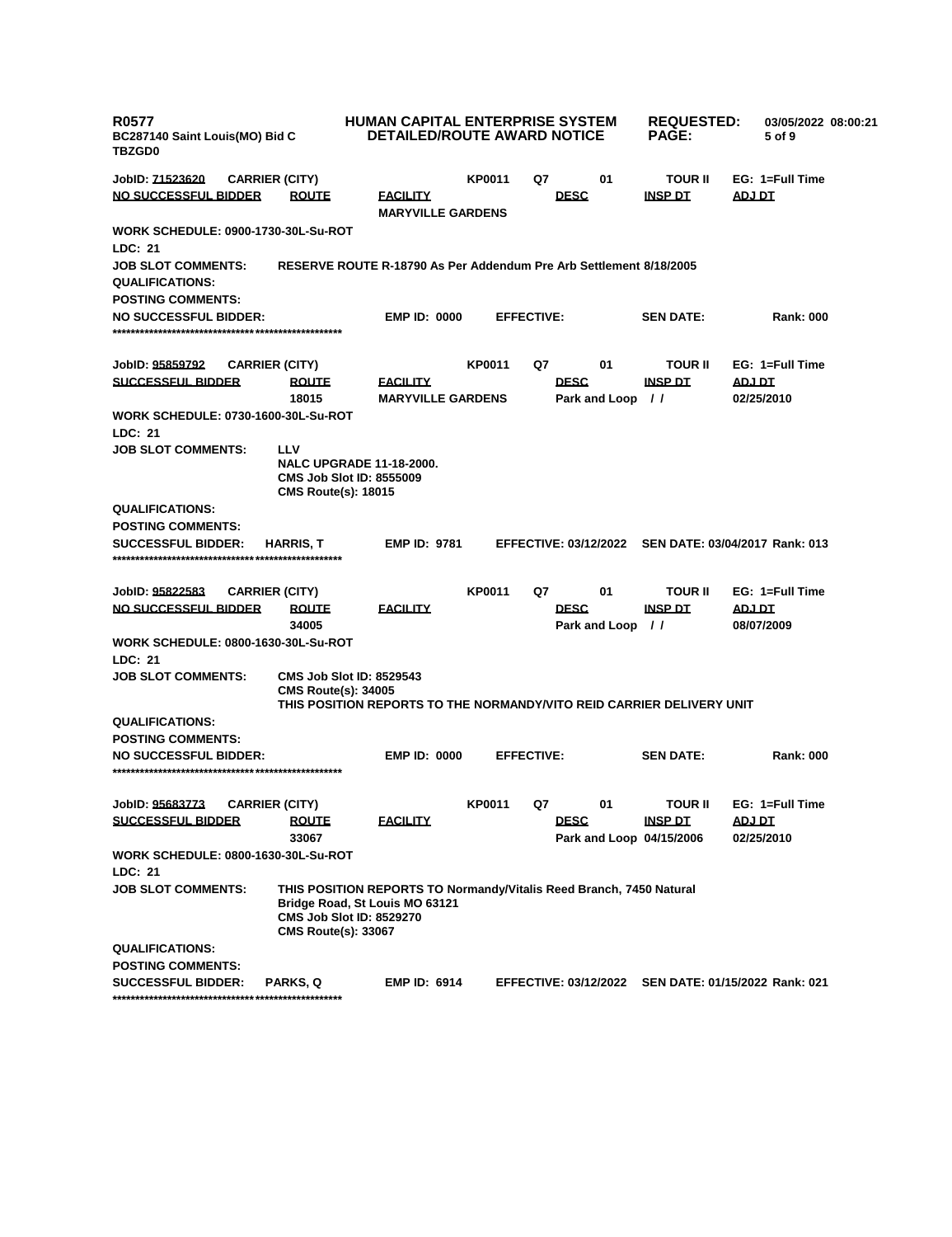| <b>R0577</b><br>BC287140 Saint Louis(MO) Bid C<br><b>TBZGD0</b> |                                            | HUMAN CAPITAL ENTERPRISE SYSTEM<br><b>DETAILED/ROUTE AWARD NOTICE</b>              |               |    |                                         | <b>REQUESTED:</b><br><b>PAGE:</b> | 03/05/2022 08:00:21<br>6 of 9                        |  |
|-----------------------------------------------------------------|--------------------------------------------|------------------------------------------------------------------------------------|---------------|----|-----------------------------------------|-----------------------------------|------------------------------------------------------|--|
| JobID: 95601133                                                 | <b>CARRIER (CITY)</b>                      |                                                                                    | <b>KP0011</b> | Q7 | 01                                      | <b>TOUR II</b>                    | EG: 1=Full Time                                      |  |
| <b>SUCCESSFUL BIDDER</b>                                        | <b>ROUTE</b><br>21002                      | <u>FACILITY</u><br><b>NORMANDY</b>                                                 |               |    | <b>DESC</b><br>Park and Loop 03/07/2011 | INSP DT                           | <b>ADJ DT</b><br>02/17/2012                          |  |
|                                                                 | <b>WORK SCHEDULE: 0800-1630-30L-Su-ROT</b> |                                                                                    |               |    |                                         |                                   |                                                      |  |
| <b>LDC: 21</b>                                                  |                                            |                                                                                    |               |    |                                         |                                   |                                                      |  |
| <b>JOB SLOT COMMENTS:</b>                                       | <b>CMS Route(s): 21002</b>                 | <b>CMS Job Slot ID: 8529201</b>                                                    |               |    |                                         |                                   |                                                      |  |
| <b>QUALIFICATIONS:</b>                                          |                                            |                                                                                    |               |    |                                         |                                   |                                                      |  |
| <b>POSTING COMMENTS:</b>                                        |                                            |                                                                                    |               |    |                                         |                                   |                                                      |  |
| <b>SUCCESSFUL BIDDER:</b>                                       | THOMAS, R                                  | <b>EMP ID: 1187</b>                                                                |               |    | <b>EFFECTIVE: 03/12/2022</b>            |                                   | SEN DATE: 06/09/2018 Rank: 015                       |  |
|                                                                 |                                            |                                                                                    |               |    |                                         |                                   |                                                      |  |
| JobID: 95684289                                                 | <b>CARRIER TECHNICIAN</b>                  |                                                                                    | <b>KP0015</b> | Q7 | 02                                      |                                   | EG: 1=Full Time                                      |  |
| <b>SUCCESSFUL BIDDER</b>                                        | <b>ROUTE</b>                               | <b>FACILITY</b>                                                                    |               |    | <b>DESC</b>                             | <b>INSP DT</b>                    | <u>ADJ DT</u>                                        |  |
|                                                                 | 37004                                      | <b>NORTH COUNTY</b>                                                                |               |    | Park and Loop 09/14/2019                |                                   | 11/06/2019                                           |  |
|                                                                 | 37017                                      | <b>NORTH COUNTY</b>                                                                |               |    | Park and Loop 09/14/2019                |                                   | 11/06/2019                                           |  |
|                                                                 | 37081                                      | <b>NORTH COUNTY</b>                                                                |               |    | Park and Loop 09/14/2019                |                                   | 11/06/2019                                           |  |
|                                                                 | 38005                                      | <b>NORTH COUNTY</b>                                                                |               |    | <b>Curbline</b><br><b>Motorized</b>     | 09/14/2019                        | 11/06/2019                                           |  |
|                                                                 | 38082                                      | <b>NORTH COUNTY</b>                                                                |               |    | <b>Curbline</b><br><b>Motorized</b>     | 09/14/2019                        | 11/06/2019                                           |  |
| LDC: 21                                                         | <b>WORK SCHEDULE: 0800-1630-30L-Su-ROT</b> |                                                                                    |               |    |                                         |                                   |                                                      |  |
| <b>JOB SLOT COMMENTS:</b>                                       | U-185(38706)                               | <b>CMS Job Slot ID: 8530456</b><br>CMS Route(s): 37081, 37004, 38082, 37017, 38005 |               |    |                                         |                                   |                                                      |  |
| <b>QUALIFICATIONS:</b>                                          |                                            |                                                                                    |               |    |                                         |                                   |                                                      |  |
| <b>POSTING COMMENTS:</b>                                        |                                            |                                                                                    |               |    |                                         |                                   |                                                      |  |
| <b>SUCCESSFUL BIDDER:</b>                                       | <b>BANKS, V</b>                            | <b>EMP ID: 1072</b>                                                                |               |    | <b>EFFECTIVE: 03/12/2022</b>            |                                   | SEN DATE: 03/17/2018 Rank: 011                       |  |
| JobID: <u>95808811</u>                                          | <b>CARRIER (CITY)</b>                      |                                                                                    | <b>KP0011</b> | Q7 | 01                                      | <b>TOUR II</b>                    | EG: 1=Full Time                                      |  |
| <b>SUCCESSFUL BIDDER</b>                                        | <b>ROUTE</b><br>32016                      | <u>FACILITY</u><br><b>OLIVETTE</b>                                                 |               |    | <b>DESC</b><br>Park and Loop 09/14/2019 | <b>INSP DT</b>                    | <u>ADJ DT</u><br>11/06/2019                          |  |
| LDC: 21                                                         | <b>WORK SCHEDULE: 0730-1600-30L-Su-ROT</b> |                                                                                    |               |    |                                         |                                   |                                                      |  |
| <b>JOB SLOT COMMENTS:</b>                                       | <b>CMS Route(s): 32016</b>                 | <b>CMS Job Slot ID: 8529303</b>                                                    |               |    |                                         |                                   |                                                      |  |
| <b>QUALIFICATIONS:</b>                                          |                                            |                                                                                    |               |    |                                         |                                   |                                                      |  |
| <b>POSTING COMMENTS:</b>                                        |                                            |                                                                                    |               |    |                                         |                                   |                                                      |  |
| <b>SUCCESSFUL BIDDER:</b>                                       | WOODS. J                                   | <b>EMP ID: 3583</b>                                                                |               |    |                                         |                                   | EFFECTIVE: 03/12/2022 SEN DATE: 02/15/2020 Rank: 015 |  |
|                                                                 |                                            |                                                                                    | <b>KP0011</b> | Q7 | 01                                      | <b>TOUR II</b>                    | EG: 1=Full Time                                      |  |
| JobID: 95547181<br><b>SUCCESSFUL BIDDER</b>                     | <b>CARRIER (CITY)</b><br><b>ROUTE</b>      | <u>FACILITY</u>                                                                    |               |    | <b>DESC</b>                             | <u>INSP DT</u>                    | <u>ADJ DT</u>                                        |  |
|                                                                 | 26083                                      | <b>SAPPINGTON</b>                                                                  |               |    | Park and Loop 05/14/2012                |                                   | 07/19/2012                                           |  |
|                                                                 | <b>WORK SCHEDULE: 0800-1630-30L-Su-ROT</b> |                                                                                    |               |    |                                         |                                   |                                                      |  |
| <b>LDC: 21</b>                                                  |                                            |                                                                                    |               |    |                                         |                                   |                                                      |  |
| <b>JOB SLOT COMMENTS:</b>                                       | <b>CMS Route(s): 26083</b>                 | <b>CMS Job Slot ID: 8529656</b>                                                    |               |    |                                         |                                   |                                                      |  |
| <b>QUALIFICATIONS:</b>                                          |                                            |                                                                                    |               |    |                                         |                                   |                                                      |  |
| <b>POSTING COMMENTS:</b>                                        |                                            |                                                                                    |               |    |                                         |                                   |                                                      |  |
| <b>SUCCESSFUL BIDDER:</b>                                       | <b>HENDERSON, A</b>                        | <b>EMP ID: 1596</b>                                                                |               |    | <b>EFFECTIVE: 03/12/2022</b>            |                                   | SEN DATE: 10/24/2020 Rank: 011                       |  |
|                                                                 |                                            |                                                                                    |               |    |                                         |                                   |                                                      |  |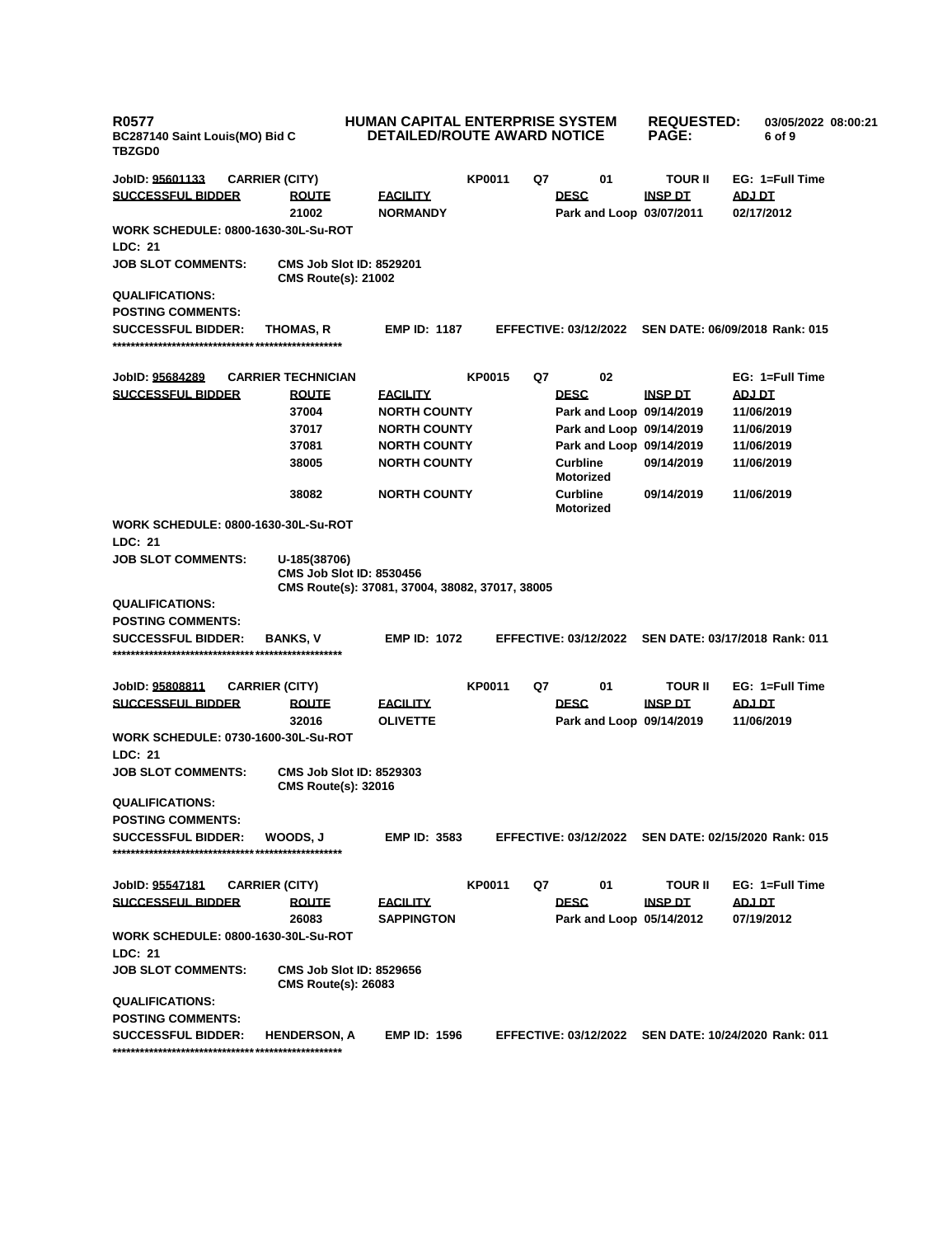**R0577 BC287140 Saint Louis(MO) Bid C TBZGD0**

## **HUMAN CAPITAL ENTERPRISE SYSTEM DETAILED/ROUTE AWARD NOTICE**

| JobID: 95555362                                       | <b>CARRIER TECHNICIAN</b>                                                                                                       |                     | <b>KP0015</b> | Q7 | 02                                  | <b>TOUR II</b>    | EG: 1=Full Time                                      |
|-------------------------------------------------------|---------------------------------------------------------------------------------------------------------------------------------|---------------------|---------------|----|-------------------------------------|-------------------|------------------------------------------------------|
| <b>SUCCESSFUL BIDDER</b>                              | <b>ROUTE</b>                                                                                                                    | <b>FACILITY</b>     |               |    | <b>DESC</b>                         | <b>INSP DT</b>    | ADJ DT                                               |
|                                                       | 28061                                                                                                                           | <b>SAPPINGTON</b>   |               |    | Curbline<br>Motorized               | 02/28/2011        | 07/20/2011                                           |
|                                                       | 28062                                                                                                                           | <b>SAPPINGTON</b>   |               |    | <b>Curbline</b><br><b>Motorized</b> | $\prime$ $\prime$ | 07/20/2011                                           |
|                                                       | 28063                                                                                                                           | <b>SAPPINGTON</b>   |               |    | <b>Curbline</b><br><b>Motorized</b> | $\prime$ $\prime$ | 07/20/2011                                           |
|                                                       | 28065                                                                                                                           | <b>SAPPINGTON</b>   |               |    | <b>Curbline</b><br><b>Motorized</b> | $\prime$          | 11/15/2017                                           |
|                                                       | 28059                                                                                                                           | <b>SAPPINGTON</b>   |               |    | <b>Park and Loop</b>                | $\prime\prime$    | 11/15/2017                                           |
| <b>WORK SCHEDULE: 0800-1630-30L-Su-ROT</b>            |                                                                                                                                 |                     |               |    |                                     |                   |                                                      |
| LDC: 21                                               |                                                                                                                                 |                     |               |    |                                     |                   |                                                      |
| <b>JOB SLOT COMMENTS:</b>                             | U-17(26707) CMS ROUTES: 28061, 28062, 28063, 28065<br><b>ROUTE 28053 IS NOW AN AUX ROUTE</b><br><b>CMS Job Slot ID: 8530203</b> |                     |               |    |                                     |                   |                                                      |
| <b>QUALIFICATIONS:</b>                                |                                                                                                                                 |                     |               |    |                                     |                   |                                                      |
| <b>POSTING COMMENTS:</b>                              |                                                                                                                                 |                     |               |    |                                     |                   |                                                      |
| <b>SUCCESSFUL BIDDER:</b>                             | MCCLENDON-GUNN, EMP ID: 2025<br>м                                                                                               |                     |               |    |                                     |                   | EFFECTIVE: 03/12/2022 SEN DATE: 06/25/2016 Rank: 006 |
|                                                       |                                                                                                                                 |                     |               |    |                                     |                   |                                                      |
| JobID: 95776252                                       | <b>CARRIER TECHNICIAN</b>                                                                                                       |                     | <b>KP0015</b> | Q7 | 02                                  | <b>TOUR II</b>    | EG: 1=Full Time                                      |
| <b>SUCCESSFUL BIDDER</b>                              | <b>ROUTE</b>                                                                                                                    | <b>EACILITY</b>     |               |    | <b>DESC</b>                         | <b>INSP DT</b>    | <b>ADJ DT</b>                                        |
|                                                       | 28019                                                                                                                           | <b>SAPPINGTON</b>   |               |    | Curbline<br><b>Motorized</b>        | $\prime$          | 07/20/2011                                           |
|                                                       | 28058                                                                                                                           | <b>SAPPINGTON</b>   |               |    | Curbline<br><b>Motorized</b>        | $\prime$          | 07/20/2011                                           |
|                                                       | 28060                                                                                                                           | <b>SAPPINGTON</b>   |               |    | <b>Curbline</b><br><b>Motorized</b> | $\prime$ /        | 07/20/2011                                           |
|                                                       | 28064                                                                                                                           | <b>SAPPINGTON</b>   |               |    | <b>Curbline</b><br><b>Motorized</b> | $\prime$          | 07/20/2011                                           |
|                                                       | 28066                                                                                                                           | <b>SAPPINGTON</b>   |               |    | <b>Curbline</b><br><b>Motorized</b> | $\prime$ /        | 07/20/2011                                           |
| <b>WORK SCHEDULE: 0800-1630-30L-Su-ROT</b><br>LDC: 21 |                                                                                                                                 |                     |               |    |                                     |                   |                                                      |
| <b>JOB SLOT COMMENTS:</b>                             | U-203(28706)                                                                                                                    |                     |               |    |                                     |                   |                                                      |
|                                                       | <b>NALC UPGRADE 11/18/2000</b><br><b>FFV</b>                                                                                    |                     |               |    |                                     |                   |                                                      |
|                                                       | <b>CMS Job Slot ID: 8530205</b><br>CMS Route(s): 28066, 28064, 28060, 28058, 28019                                              |                     |               |    |                                     |                   |                                                      |
| <b>QUALIFICATIONS:</b>                                | <b>VALID STATE DRIVER'S LICENSE</b><br><b>PASSENGER CAR</b>                                                                     |                     |               |    |                                     |                   |                                                      |
| <b>POSTING COMMENTS:</b>                              |                                                                                                                                 |                     |               |    |                                     |                   |                                                      |
| <b>SUCCESSFUL BIDDER:</b>                             | Robertson, A                                                                                                                    | <b>EMP ID: 6949</b> |               |    | <b>EFFECTIVE: 03/12/2022</b>        |                   | SEN DATE: 06/28/2014 Rank: 037                       |

**\*\*\*\*\*\*\*\*\*\*\*\*\*\*\*\*\*\*\*\*\*\*\*\*\*\*\*\*\*\*\*\*\*\*\*\*\*\*\*\*\*\*\*\*\*\*\*\*\*\***

**REQUESTED: 03/05/2022 08:00:21**

**7 of 9** 

**PAGE:**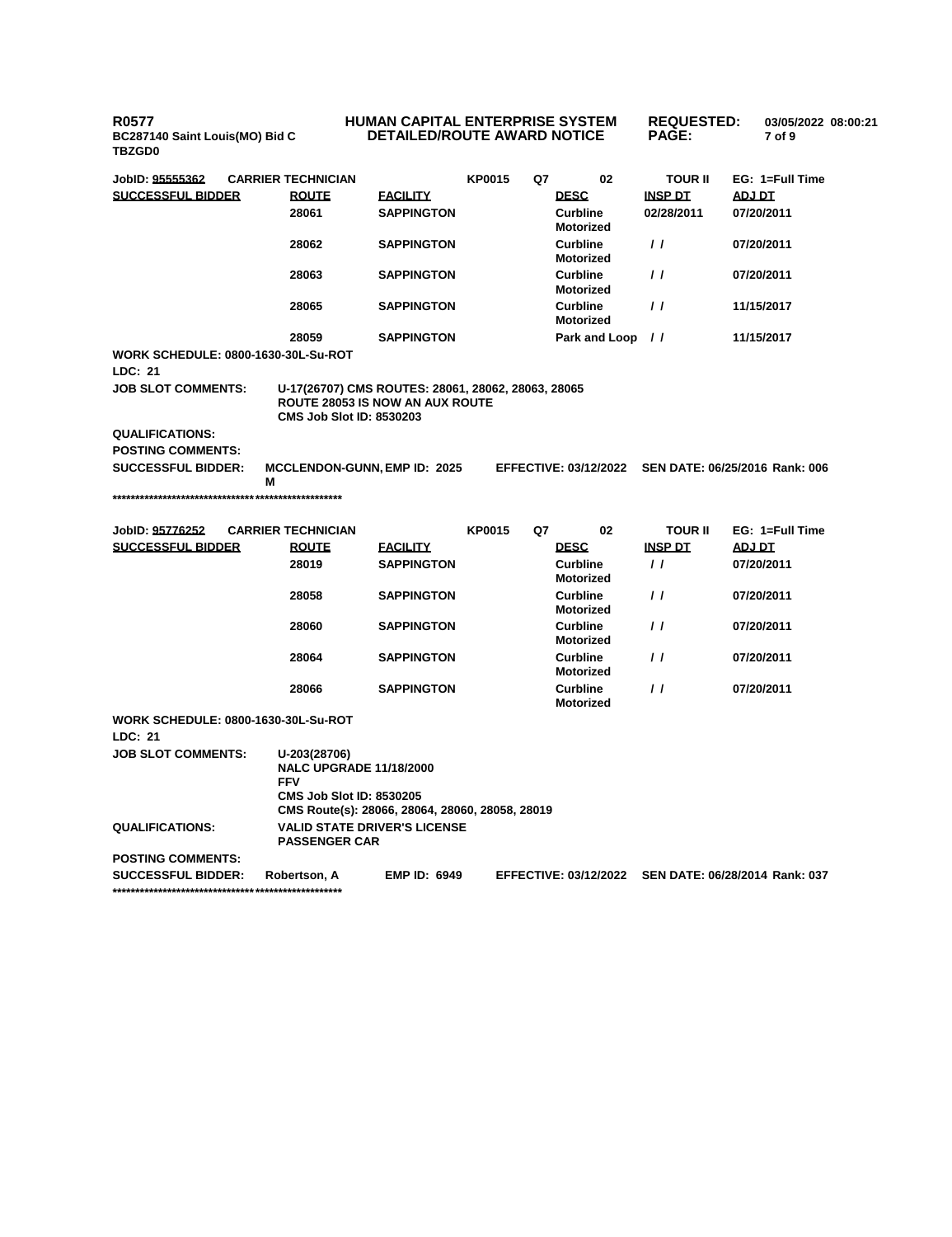| <b>R0577</b><br>BC287140 Saint Louis(MO) Bid C<br><b>TBZGD0</b> |                                                                                                                   | <b>HUMAN CAPITAL ENTERPRISE SYSTEM</b><br><b>DETAILED/ROUTE AWARD NOTICE</b> |               |                   |                                         | <b>REQUESTED:</b><br><b>PAGE:</b> | 03/05/2022 08:00:21<br>8 of 9  |  |
|-----------------------------------------------------------------|-------------------------------------------------------------------------------------------------------------------|------------------------------------------------------------------------------|---------------|-------------------|-----------------------------------------|-----------------------------------|--------------------------------|--|
| JobID: <u>95827351</u>                                          | <b>CARRIER (CITY)</b>                                                                                             |                                                                              | <b>KP0011</b> | Q7                | 01                                      | <b>TOUR II</b>                    | EG: 1=Full Time                |  |
| SUCCESSFUL BIDDER                                               | <b>ROUTE</b>                                                                                                      | <b>FACILITY</b>                                                              |               |                   | <b>DESC</b>                             | <b>INSP DT</b>                    | ADJ DT                         |  |
|                                                                 | 28059                                                                                                             | <b>SAPPINGTON</b>                                                            |               |                   | Park and Loop                           | $\frac{1}{2}$                     | 11/15/2017                     |  |
| WORK SCHEDULE: 0800-1630-30L-Su-ROT<br>LDC: 21                  |                                                                                                                   |                                                                              |               |                   |                                         |                                   |                                |  |
| <b>JOB SLOT COMMENTS:</b>                                       | LONG LIFE VEH.<br><b>NALC UPGRADE 11/18/2000</b><br><b>CMS Job Slot ID: 8529677</b><br><b>CMS Route(s): 28059</b> |                                                                              |               |                   |                                         |                                   |                                |  |
| <b>QUALIFICATIONS:</b>                                          |                                                                                                                   |                                                                              |               |                   |                                         |                                   |                                |  |
| <b>POSTING COMMENTS:</b>                                        |                                                                                                                   |                                                                              |               |                   |                                         |                                   |                                |  |
| <b>SUCCESSFUL BIDDER:</b>                                       | <b>BUSH, K</b>                                                                                                    | <b>EMP ID: 1473</b>                                                          |               |                   | <b>EFFECTIVE: 03/12/2022</b>            |                                   | SEN DATE: 05/12/2018 Rank: 002 |  |
| JobID: <u>72523384</u>                                          | <b>CARRIER TECHNICIAN</b>                                                                                         |                                                                              | <b>KP0015</b> | Q7                | 02                                      | <b>TOUR II</b>                    | EG: 1=Full Time                |  |
| <b>NO SUCCESSFUL BIDDER</b>                                     | <b>ROUTE</b>                                                                                                      | <b>FACILITY</b>                                                              |               |                   | <b>DESC</b>                             | <b>INSP DT</b>                    | <b>ADJ DT</b>                  |  |
|                                                                 | 39006                                                                                                             | <b>SOUTHWEST</b>                                                             |               |                   | Park and Loop 05/06/2006                |                                   | 02/24/2012                     |  |
|                                                                 | 39010                                                                                                             | <b>SOUTHWEST</b>                                                             |               |                   | Park and Loop 02/10/2018                |                                   | 06/21/2018                     |  |
|                                                                 | 39040                                                                                                             | <b>SOUTHWEST</b>                                                             |               |                   | Park and Loop 05/15/2006                |                                   | 02/24/2012                     |  |
|                                                                 | 39073                                                                                                             | <b>SOUTHWEST</b>                                                             |               |                   | Park and Loop 05/15/2006                |                                   | 02/24/2012                     |  |
|                                                                 | 39086                                                                                                             | <b>SOUTHWEST</b>                                                             |               |                   | Park and Loop 05/06/2006                |                                   | 02/24/2012                     |  |
| WORK SCHEDULE: 0800-1630-30L-Su-ROT<br>LDC: 21                  |                                                                                                                   |                                                                              |               |                   |                                         |                                   |                                |  |
| <b>JOB SLOT COMMENTS:</b>                                       | U-58(39704), 39006, 39010, 39040, 34073, 39086<br><b>ROUTE 39010 BEGIN TOUR: 0900</b>                             |                                                                              |               |                   |                                         |                                   |                                |  |
| <b>QUALIFICATIONS:</b>                                          |                                                                                                                   |                                                                              |               |                   |                                         |                                   |                                |  |
| <b>POSTING COMMENTS:</b>                                        |                                                                                                                   |                                                                              |               |                   |                                         |                                   |                                |  |
| <b>NO SUCCESSFUL BIDDER:</b>                                    |                                                                                                                   | <b>EMP ID: 0000</b>                                                          |               | <b>EFFECTIVE:</b> |                                         | <b>SEN DATE:</b>                  | <b>Rank: 000</b>               |  |
| JobID: <u>95523007</u>                                          | <b>CARRIER (CITY)</b>                                                                                             |                                                                              | <b>KP0011</b> | Q7                | 01                                      | <b>TOUR II</b>                    | EG: 1=Full Time                |  |
| <u>NO SUCCESSFUL BIDDER</u>                                     | <b>ROUTE</b>                                                                                                      | <b>FACILITY</b>                                                              |               |                   | <b>DESC</b>                             | <b>INSP DT</b>                    | <u>ADJ DT</u>                  |  |
|                                                                 | 09004                                                                                                             | <b>SOUTHWEST</b>                                                             |               |                   | Park and Loop 05/06/2006                |                                   | 02/24/2012                     |  |
| <b>WORK SCHEDULE: 0800-1630-30L-Su-ROT</b><br><b>LDC: 21</b>    |                                                                                                                   |                                                                              |               |                   |                                         |                                   |                                |  |
| <b>JOB SLOT COMMENTS:</b>                                       | <b>POSTAL VAN</b><br><b>CMS Job Slot ID: 8529982</b><br><b>CMS Route(s): 09004</b>                                |                                                                              |               |                   |                                         |                                   |                                |  |
| <b>QUALIFICATIONS:</b>                                          | <b>VALID STATE DRIVER'S LICENSE</b><br><b>OTHER VEHICLE</b>                                                       |                                                                              |               |                   |                                         |                                   |                                |  |
| <b>POSTING COMMENTS:</b>                                        |                                                                                                                   |                                                                              |               |                   |                                         |                                   |                                |  |
| <b>NO SUCCESSFUL BIDDER:</b>                                    |                                                                                                                   | <b>EMP ID: 0000</b>                                                          |               | <b>EFFECTIVE:</b> |                                         | <b>SEN DATE:</b>                  | <b>Rank: 000</b>               |  |
| JobID: <u>95848279</u>                                          | <b>CARRIER (CITY)</b>                                                                                             |                                                                              | <b>KP0011</b> | Q7                | 01                                      | <b>TOUR II</b>                    | EG: 1=Full Time                |  |
| <b>SUCCESSFUL BIDDER</b>                                        | <b>ROUTE</b><br>09067                                                                                             | <u>FACILITY</u><br><b>SOUTHWEST</b>                                          |               |                   | <b>DESC</b><br>Park and Loop 05/06/2006 | <u>INSP DT</u>                    | <u>ADJ DT</u><br>02/24/2012    |  |
| <b>WORK SCHEDULE: 0800-1630-30L-Su-ROT</b><br>LDC: 21           |                                                                                                                   |                                                                              |               |                   |                                         |                                   |                                |  |
| <b>JOB SLOT COMMENTS:</b>                                       | LLV<br><b>NALC UPGRADE 11/18/2000</b><br><b>CMS Job Slot ID: 8530036</b><br><b>CMS Route(s): 09067</b>            |                                                                              |               |                   |                                         |                                   |                                |  |
| <b>QUALIFICATIONS:</b><br><b>POSTING COMMENTS:</b>              |                                                                                                                   |                                                                              |               |                   |                                         |                                   |                                |  |
| <b>SUCCESSFUL BIDDER:</b>                                       | LAKEY, M                                                                                                          | <b>EMP ID: 4005</b>                                                          |               |                   | <b>EFFECTIVE: 03/12/2022</b>            |                                   | SEN DATE: 07/27/2013 Rank: 093 |  |
|                                                                 |                                                                                                                   |                                                                              |               |                   |                                         |                                   |                                |  |